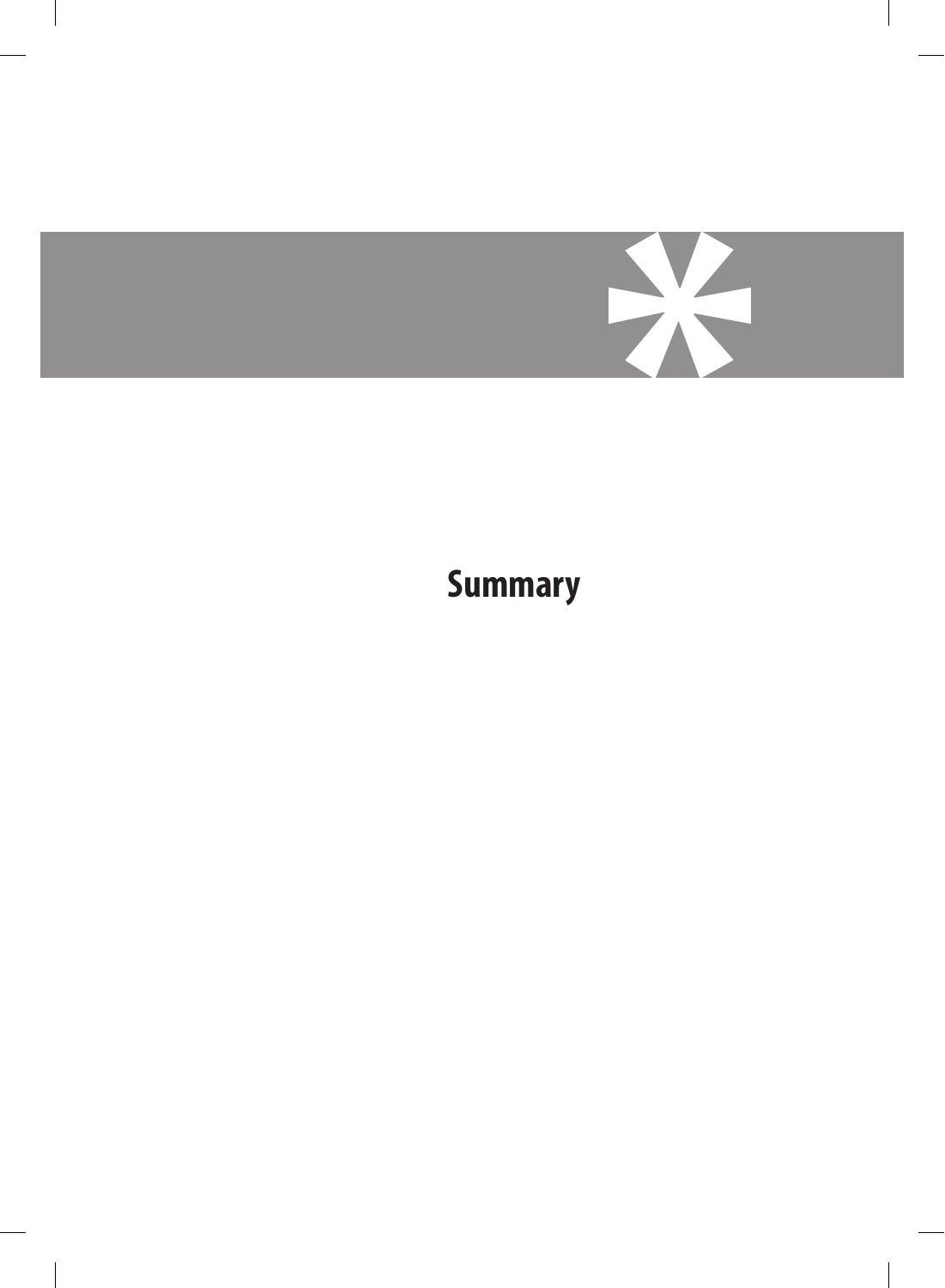#### Summary

## **Part one**

Stroke is one of the main health problems in the Western world. Eighty percent of stroke survivors have motor impairments, such as upper or lower limb hemiparesis. These motor impairments greatly affect an individual's ability to perform activities of daily living (ADL). In particular, the severity of an upper limb paresis is strongly associated with ADL independency and quality of life. Because of the ageing population, the number of stroke patients is predicted to increase in the future. Hence, the efficiency of care needs to be improved. Adequate prognostic information about upper limb recovery can improve the efficiency of stroke care. It is important for stroke management decisions, like discharge policies and intervention planning at hospital stroke units and in integrated care pathways. The first part of this thesis was therefore aimed at investigating prospectively if outcome of the paretic upper limb can be predicted, already in the hospital stroke unit.

In **Chapter 2**, the development of a computational prediction model for outcome of the paretic upper limb at 6 months after stroke is presented. Candidate prognostic determinants were measured in 188 stroke patients, within 72 hours and at 5 and 9 days post stroke. Outcome of the paretic upper limb at 6 months was measured with the Action Research Arm Test (ARAT). Final outcome was dichotomized into 1 for those who regained some dexterity  $(≥10$  points on ARAT) and 0 for those who did not regain any dexterity (<10 points on ARAT). Logistic regression analysis was used for model development. It was shown that accurate prediction of upper limb recovery at 6 months is already possible within 72 hours after stroke onset by using two simple bed-side tests, 'finger extension' and 'shoulder abduction'. Patients who were able to exhibit some voluntary extension of the fingers and some abduction of the hemiplegic shoulder within 72 hours had a probability of 0.98 to regain some dexterity at 6 months, whereas the probability was 0.25 for those without this voluntary motor activity. Retesting the model on days 5 and 9 resulted in a gradual decline in probability from 0.25 to 0.14 for those without finger extension and shoulder abduction, whereas the probability remained 0.98 for those with this motor activity. The increased accuracy of prediction when time progresses is probably reflective of the gradual decline of uncertainty as a result of time-dependent spontaneous processes of recovery after stroke.

# \*

In **Chapter 3** recovery of upper limb capacity after stroke was investigated when patients were discharged from the hospital stroke unit, during their inpatient rehabilitation phase. In 299 stroke patients, upper limb capacity was measured using the Stroke Upper Limb Capacity Scale (SULCS). Patients were assessed on admission to rehabilitation centre and again at discharge. On the basis of admission SULCS scores of patients were categorized into 3 groups; no hand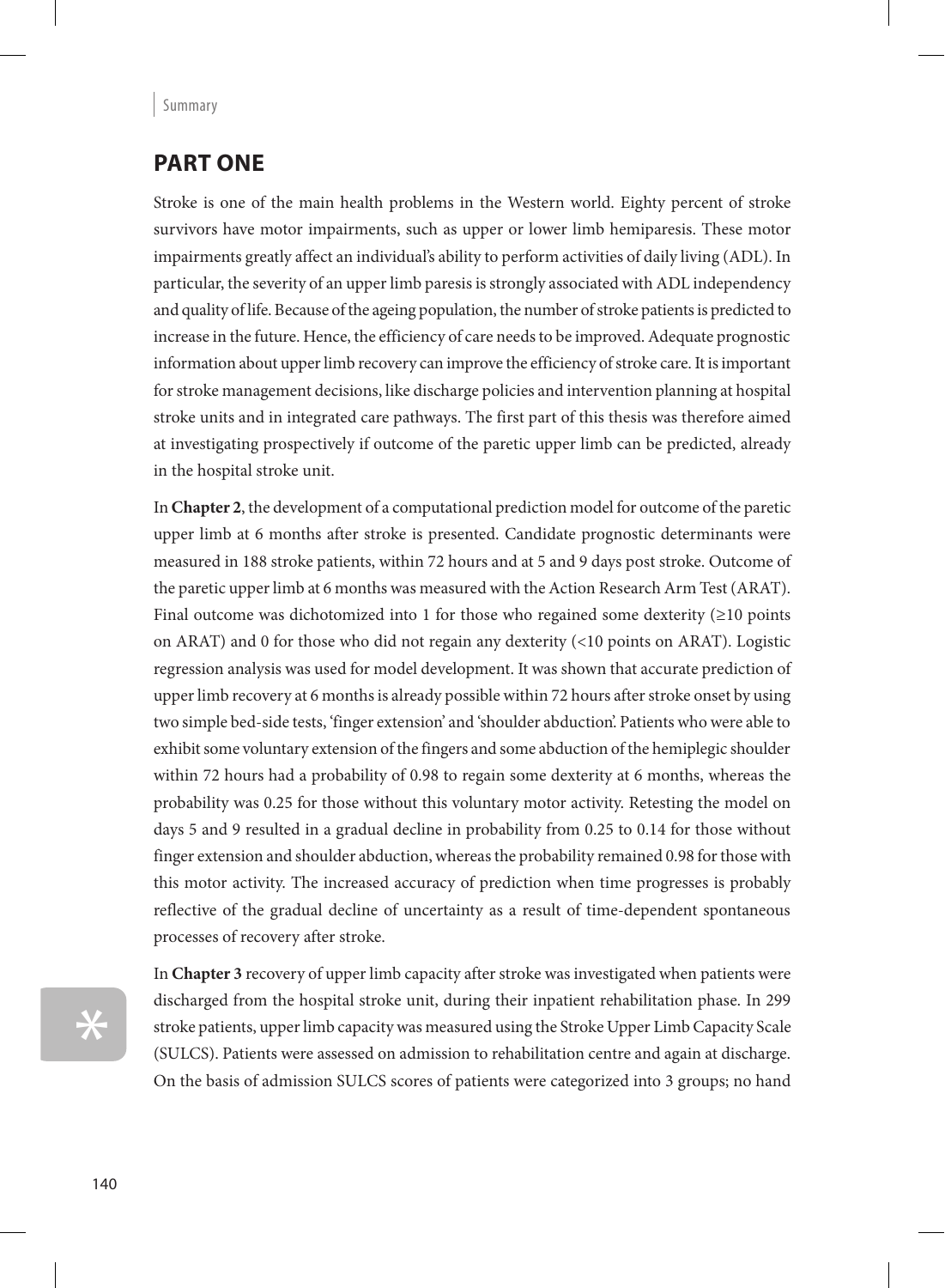capacity (SULCS 0–3); basic hand capacity (SULCS 4–7) and advanced hand capacity (SULCS 8–10). Of the 125 patients who had no hand capacity at admission, 59% had not regained any hand capacity at discharge, whereas 41% regained at least basic hand capacity at discharge. The SULCS score at discharge was largely explained by the SULCS score at admission. It was found that patients without hand capacity, but with some elbow and shoulder control (SULCS 2–3) on admission still have a fair chance to regain at least some hand capacity. Patients without proximal control (SULCS 0–1) have a poor prognosis to regain some hand capacity.

In **Chapter 4** the accuracy of predictions made by physical therapists (PTs) regarding upper limb recovery was compared with the accuracy of a derived computational model. Predictions were made within 72 hours after stroke onset as well as on the moment of discharge from the hospital stroke unit. For 131 stroke patients, 20 PTs made predictions about upper limb recovery in 3 categories; the patient will not regain any dexterity (ARAT 0–9); the patient will regain some dexterity and (ARAT 10–56); the patient will regain full recovery (ARAT 57). Computational prediction models, developed using ordinal logistic regression analyses were used to predict upper limb recovery in the same 3 categories. The accuracy of predictions, made within 72 hours after stroke, was significantly lower when made by the PTs than when made by the computational prediction model. The accuracy of prediction, made at the moment of discharge was, however, similar for PTs and the model.

### **Part two**

The second part was aimed at gaining more insight into the effectiveness of Constraint Induced Movement Therapy (CIMT) and modified versions of CIMT (mCIMT). (m)CIMT includes 3 main elements: repetitive, task-oriented training of the more affected upper limb, constraining the less affected upper limb and a transfer package of adherence-enhancing behavioural methods. The effectiveness for (m)CIMT is well established when applied beyond 3 months after stroke onset. The effectiveness of (m)CIMT started within the first 3 months post stroke is however still controversial.

In **Chapter 5** of this thesis a systematic review on the current evidence for (m)CIMT in the first 10 weeks post stroke is presented. Studies were pooled by calculating Mean Differences (MD). Since the optimal dose of (m)CIMT, started in the first weeks post stroke is particularly debated in the literature, separate quantitative analyses for High Intensity (HI) CIMT (at least 3 hours of repetitive training) and Low Intensity (LO) CIMT (less than 3 hours of repetitive training) were applied. Five randomized controlled trials were included, comprising 106 participants. The meta-analysis demonstrated significant MDs in favor of CIMT for the Fugl-Meyer arm,